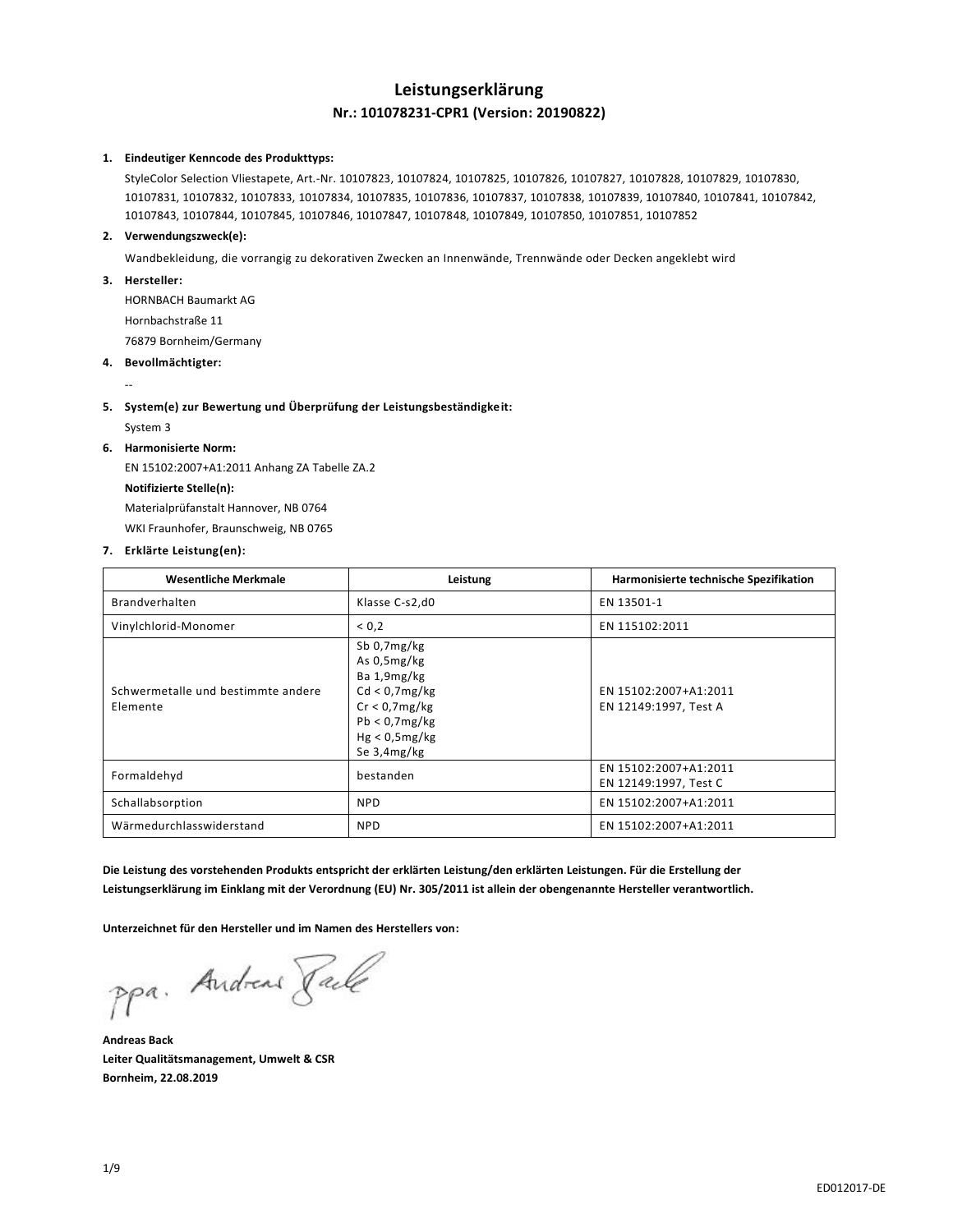# **Declaration of Performance No 101078231-CPR1 (Version: 20190822)**

### **1. Unique identification code of the product-type:**

StyleColor Selection Vliestapete, Art.-Nr. 10107823, 10107824, 10107825, 10107826, 10107827, 10107828, 10107829, 10107830, 10107831, 10107832, 10107833, 10107834, 10107835, 10107836, 10107837, 10107838, 10107839, 10107840, 10107841, 10107842, 10107843, 10107844, 10107845, 10107846, 10107847, 10107848, 10107849, 10107850, 10107851, 10107852

## **2. Intended use/es:**

Decorative interior trim for walls, ceilings and separating walls, for interior use

#### **3. Manufacturer:**

HORNBACH Baumarkt AG Hornbachstraße 11

76879 Bornheim/Germany

#### **4. Authorised representative:**

## **5. System/s of AVCP:**

System 3

--

#### **6. Harmonised standard:**

EN 15102:2007+A1:2011 Annex ZA Table ZA.5 **Notified body/ies:** Materialprüfanstalt Hannover, NB 0764 WKI Fraunhofer, Braunschweig, NB 0765

#### **7. Declared performance/s:**

| <b>Essential characteristics</b>             | Performance                                                                                                                     | Harmonised technical specification             |
|----------------------------------------------|---------------------------------------------------------------------------------------------------------------------------------|------------------------------------------------|
| Fire classification                          | Class C-s2,d0                                                                                                                   | EN 13501-1+A1:2010                             |
| Vinyl Chloride Monomer                       | < 0.2                                                                                                                           | EN 115102:2011                                 |
| Heavy metals and other mentioned<br>elements | Sb 0.7mg/kg<br>As 0.5mg/kg<br>Ba 1.9mg/kg<br>Cd < 0.7mg/kg<br>$Cr < 0.7$ mg/kg<br>Pb < 0.7mg/kg<br>Hg < 0.5mg/kg<br>Se 3.4mg/kg | EN 15102:2007+A1:2011<br>EN 12149:1997, Test A |
| Formaldehyde                                 | pass                                                                                                                            | EN 15102:2007+A1:2011<br>EN 12149:1997, Test C |
| Acoustical absorption                        | <b>NPD</b>                                                                                                                      | EN 15102:2007+A1:2011                          |
| Thermal resistance                           | <b>NPD</b>                                                                                                                      | EN 15102:2007+A1:2011                          |

**The performance of the product identified above is in conformity with the set of declared performance/s. This declaration of performance is issued, in accordance with Regulation (EU) No 305/2011, under the sole responsibility of the manufacturer identified above.**

**Signed for and on behalf of the manufacturer by:**

ppa. Andreas Paile

**Andreas Back Head of Quality Assurance, Environmental Issues & CSR At Bornheim on 22.08.2019**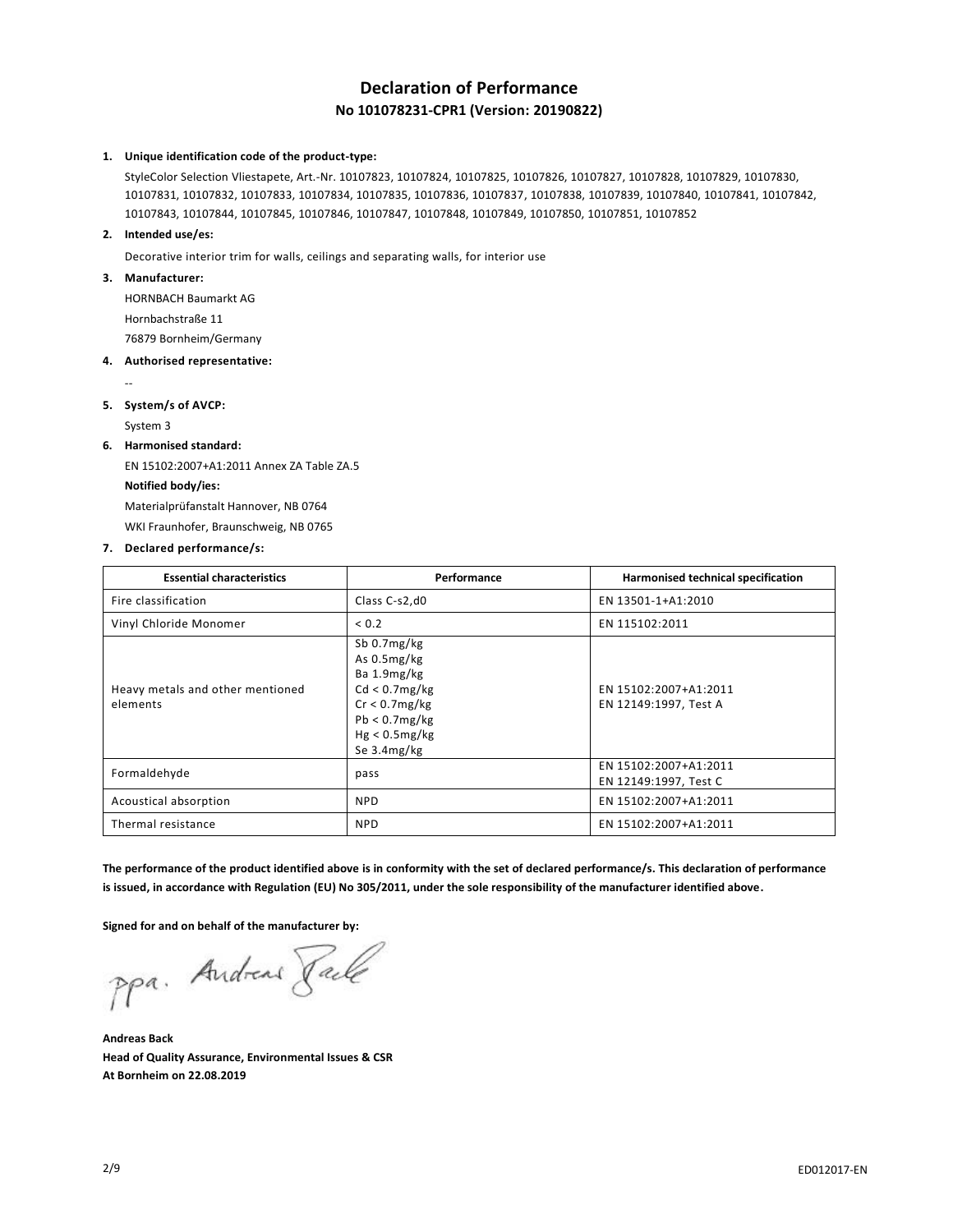# **Déclaration des Performances N <sup>o</sup> 101078231-CPR1 (Version 20190822)**

## **1. Code d'identification unique du produit type :**

StyleColor Selection Intissé, Art.-Nr. 10107823, 10107824, 10107825, 10107826, 10107827, 10107828, 10107829, 10107830, 10107831, 10107832, 10107833, 10107834, 10107835, 10107836, 10107837, 10107838, 10107839, 10107840, 10107841, 10107842, 10107843, 10107844, 10107845, 10107846, 10107847, 10107848, 10107849, 10107850, 10107851, 10107852

## **2. Usage(s) prévu(s) :**

Habillage intérieur décoratif des murs, plafonds et cloisons de séparation

### **3. Fabricant :**

HORNBACH Baumarkt AG Hornbachstraße 11 76879 Bornheim/Germany

### **4. Mandataire :**

### **5. Système(s) d'évaluation et de vérification de la constance des performances :**

Système 3

--

## **6. Norme harmonisée :**

EN 15102:2007+A1:2011 Annexe ZA Tableau ZA.5 **Organisme(s) notifié(s) :** Materialprüfanstalt Hannover, NB 0764 WKI Fraunhofer, Braunschweig, NB 0765

### **7. Performance(s) déclarées :**

| Caractéristiques essentielles                | Performance                                                                                                                    | Spécifications techniques harmonisées          |
|----------------------------------------------|--------------------------------------------------------------------------------------------------------------------------------|------------------------------------------------|
| Comportement au feu                          | Classe C-s2,d0                                                                                                                 | EN 13501-1+A1:2010                             |
| Monomère chlorure de vinyle                  | < 0.2                                                                                                                          | EN 115102:2011                                 |
| Métaux lourds et certains autres<br>éléments | Sb $0.7mg/kg$<br>As 0,5mg/kg<br>Ba 1,9mg/kg<br>Cd < 0.7mg/kg<br>Cr < 0.7mg/kg<br>Pb < 0.7mg/kg<br>Hg < 0.5mg/kg<br>Se 3,4mg/kg | EN 15102:2007+A1:2011<br>EN 12149:1997, Test A |
| Formaldéhyde                                 | Test réussi                                                                                                                    | EN 15102:2007+A1:2011<br>EN 12149:1997, Test C |
| Absorption acoustique                        | <b>NPD</b>                                                                                                                     | EN 15102:2007+A1:2011                          |
| Résistance thermique                         | <b>NPD</b>                                                                                                                     | EN 15102:2007+A1:2011                          |

**Les performances du produit identifié ci-dessus sont conformes aux performances déclarées. Conformément au règlement (UE) n <sup>o</sup> 305/2011, la présente déclaration des performances est établie sous la seule responsabilité du fabricant mentionné ci-dessus.**

### **Signé pour le fabricant et en son nom par :**

ppa. Andreas Paule

**Andreas Back Directeur Management de la qualité & CSR À Bornheim, le 22.08.2019**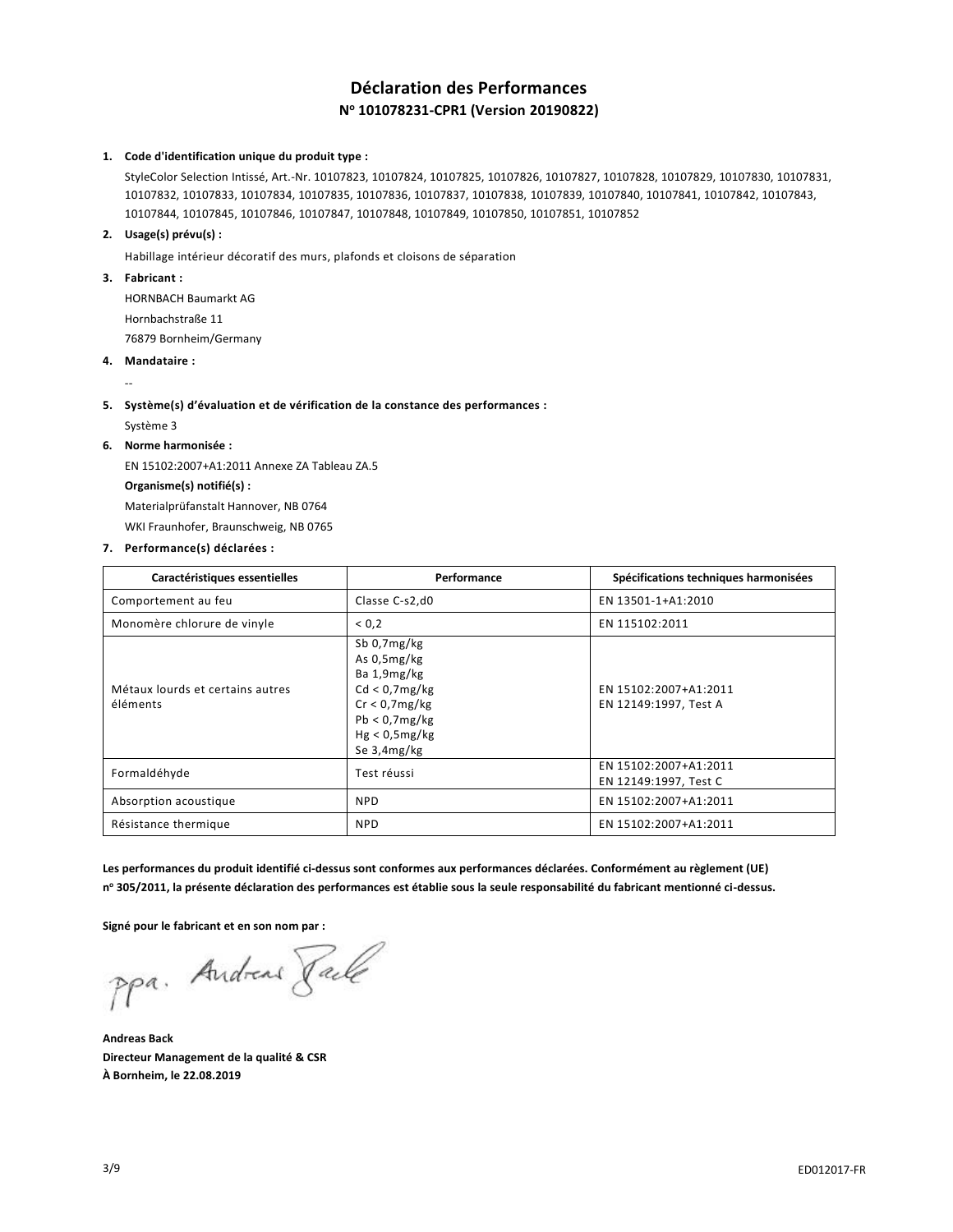# **Dichiarazione di Prestazione N. 101078231-CPR1 (Versione 20190822)**

### **1. Codice di identificazione unico del prodotto-tipo:**

StyleColor Selection Carta da parati in TNT, Art.-Nr. 10107823, 10107824, 10107825, 10107826, 10107827, 10107828, 10107829, 10107830, 10107831, 10107832, 10107833, 10107834, 10107835, 10107836, 10107837, 10107838, 10107839, 10107840, 10107841, 10107842, 10107843, 10107844, 10107845, 10107846, 10107847, 10107848, 10107849, 10107850, 10107851, 10107852

#### **2. Usi previsti:**

Rivestimento interno decorativo di pareti, soffitti e divisori

### **3. Fabbricante:**

HORNBACH Baumarkt AG Hornbachstraße 11

76879 Bornheim/Germany

**4. Mandatario:**

--

#### **5. Sistemi di VVCP:**

Sistema 3

#### **6. Norma armonizzata:**

EN 15102:2007+A1:2011 Allegato ZA Tabella ZA.5 **Organismi notificati:** Materialprüfanstalt Hannover, NB 0764 WKI Fraunhofer, Braunschweig, NB 0765

#### **7. Prestazioni dichiarate:**

| Caratteristiche essenziali                | Prestazioni                                                                                                                      | Specifiche tecniche armonizzate                |
|-------------------------------------------|----------------------------------------------------------------------------------------------------------------------------------|------------------------------------------------|
| Comportamento antincendio                 | Classe C-s2,d0                                                                                                                   | EN 13501-1+A1:2010                             |
| Monomero di vinilcloruro                  | 0,2                                                                                                                              | EN 115102:2011                                 |
| Metalli pesanti e altri elementi definiti | Sb $0.7mg/kg$<br>As $0.5mg/kg$<br>Ba 1,9mg/kg<br>Cd < 0.7mg/kg<br>Cr < 0.7mg/kg<br>Pb < 0.7mg/kg<br>Hg < 0.5mg/kg<br>Se 3,4mg/kg | EN 15102:2007+A1:2011<br>EN 12149:1997, Test A |
| Formaldeide                               | Superata                                                                                                                         | EN 15102:2007+A1:2011<br>EN 12149:1997, Test C |
| Assorbimento sonoro                       | <b>NPD</b>                                                                                                                       | EN 15102:2007+A1:2011                          |
| Resistenza alla conduzione termica        | <b>NPD</b>                                                                                                                       | EN 15102:2007+A1:2011                          |

**La prestazione del prodotto sopra identificato è conforme all'insieme delle prestazioni dichiarate. La presente dichiarazione di responsabilità viene emessa, in conformità al regolamento (UE) n. 305/2011, sotto la sola responsabilità del fabbricante sopra identificato.**

**Firmato a nome e per conto del fabbricante da:**

ppa. Andreas Paule

**Andreas Back Responsabile Qualità & CSR In Bornheim addì 22.08.2019**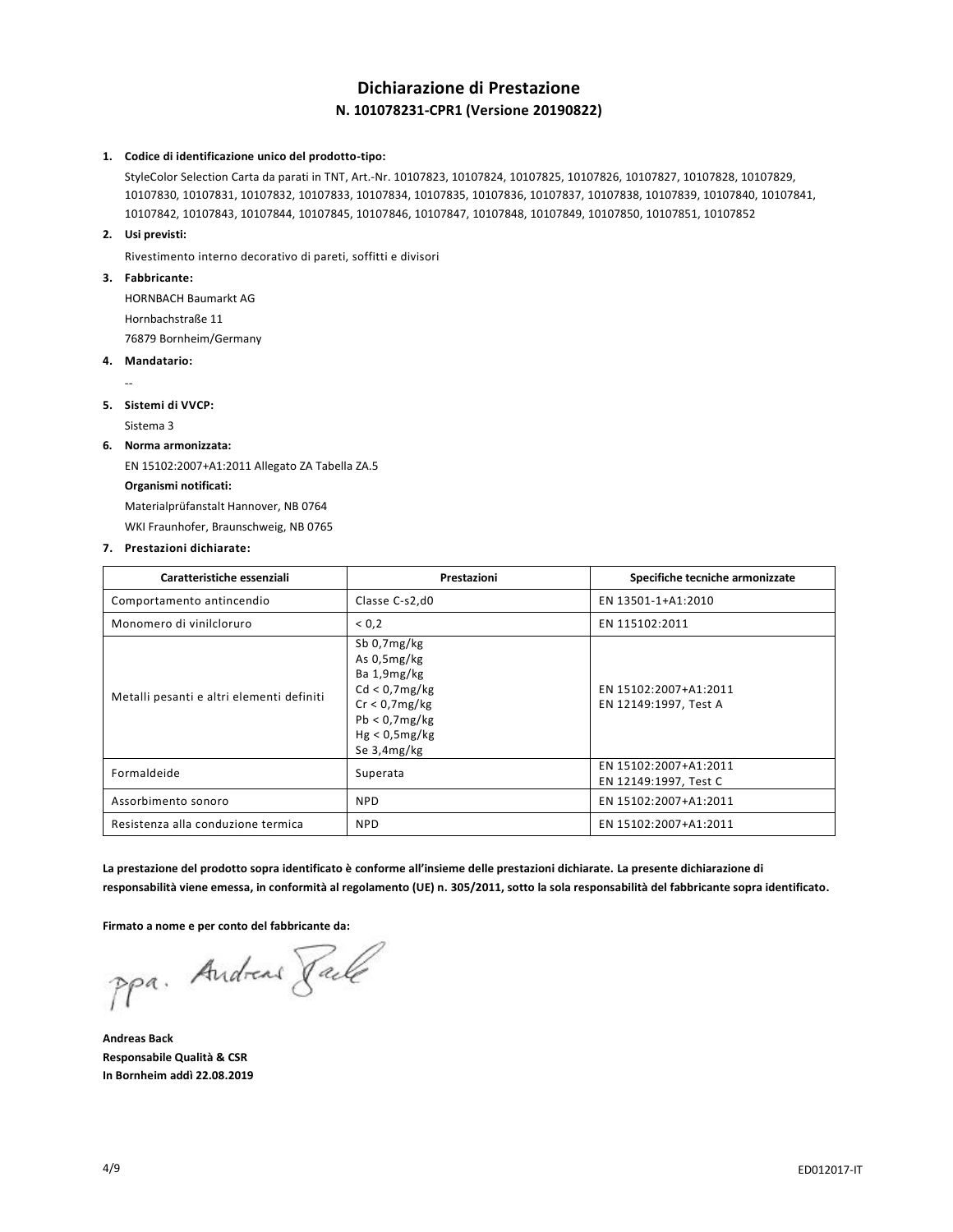# **Prestatieverklaring Nr. 101078231-CPR1 (Versie 20190822)**

#### **1. Unieke identificatiecode van het producttype:**

StyleColor Selection Vliesbehang, Art.-Nr. 10107823, 10107824, 10107825, 10107826, 10107827, 10107828, 10107829, 10107830, 10107831, 10107832, 10107833, 10107834, 10107835, 10107836, 10107837, 10107838, 10107839, 10107840, 10107841, 10107842, 10107843, 10107844, 10107845, 10107846, 10107847, 10107848, 10107849, 10107850, 10107851, 10107852

### **2. Beoogd(e) gebruik(en):**

Decoratieve binnenbekleding van wanden, plafonds en scheidingswanden

#### **3. Fabrikant:**

HORNBACH Baumarkt AG Hornbachstraße 11

76879 Bornheim/Germany

**4. Gemachtigde:**

--

### **5. Het system of de systemen voor de beoordeling en verificatie van de prestatiebestendigheid:**

Systeem 3

### **6. Geharmoniseerde norm:**

EN 15102:2007+A1:2011 Bijlage ZA Tabel ZA.5 **Aangemelde instantie(s):** Materialprüfanstalt Hannover, NB 0764 WKI Fraunhofer, Braunschweig, NB 0765

#### **7. Aangegeven prestatie(s):**

| Essentiële kenmerken                          | Vermogen                                                                                                                        | Geharmoniseerde technische specificatie        |
|-----------------------------------------------|---------------------------------------------------------------------------------------------------------------------------------|------------------------------------------------|
| Brandgedrag                                   | Klasse C-s2,d0                                                                                                                  | EN 13501-1+A1:2010                             |
| Vinylchloride-monomeer                        | < 0.2                                                                                                                           | EN 115102:2011                                 |
| Zware metalen en bepaalde andere<br>elementen | Sb 0,7mg/kg<br>As 0,5mg/kg<br>Ba 1,9mg/kg<br>Cd < 0.7mg/kg<br>$Cr < 0.7$ mg/kg<br>Pb < 0.7mg/kg<br>Hg < 0.5mg/kg<br>Se 3,4mg/kg | EN 15102:2007+A1:2011<br>EN 12149:1997, Test A |
| Formaldehyde                                  | Aangetoond                                                                                                                      | EN 15102:2007+A1:2011<br>EN 12149:1997, Test C |
| Geluidsabsorptie                              | <b>NPD</b>                                                                                                                      | EN 15102:2007+A1:2011                          |
| Warmtegeleidingsweerstand                     | <b>NPD</b>                                                                                                                      | EN 15102:2007+A1:2011                          |

**De prestaties van het hierboven omschreven product zijn conform de aangegeven prestaties. Deze prestatieverklaring wordt in overeenstemming met Verordening (EU) nr. 305/2011 onder de exclusieve verantwoordelijkheid van de hierboven vermelde fabrikant verstrekt.**

**Ondertekend voor en namens de fabrikant door:**

ppa. Andreas Paule

**Andreas Back hoofd Kwaliteitsmanagement & CSR Te Bornheim op 22.08.2019**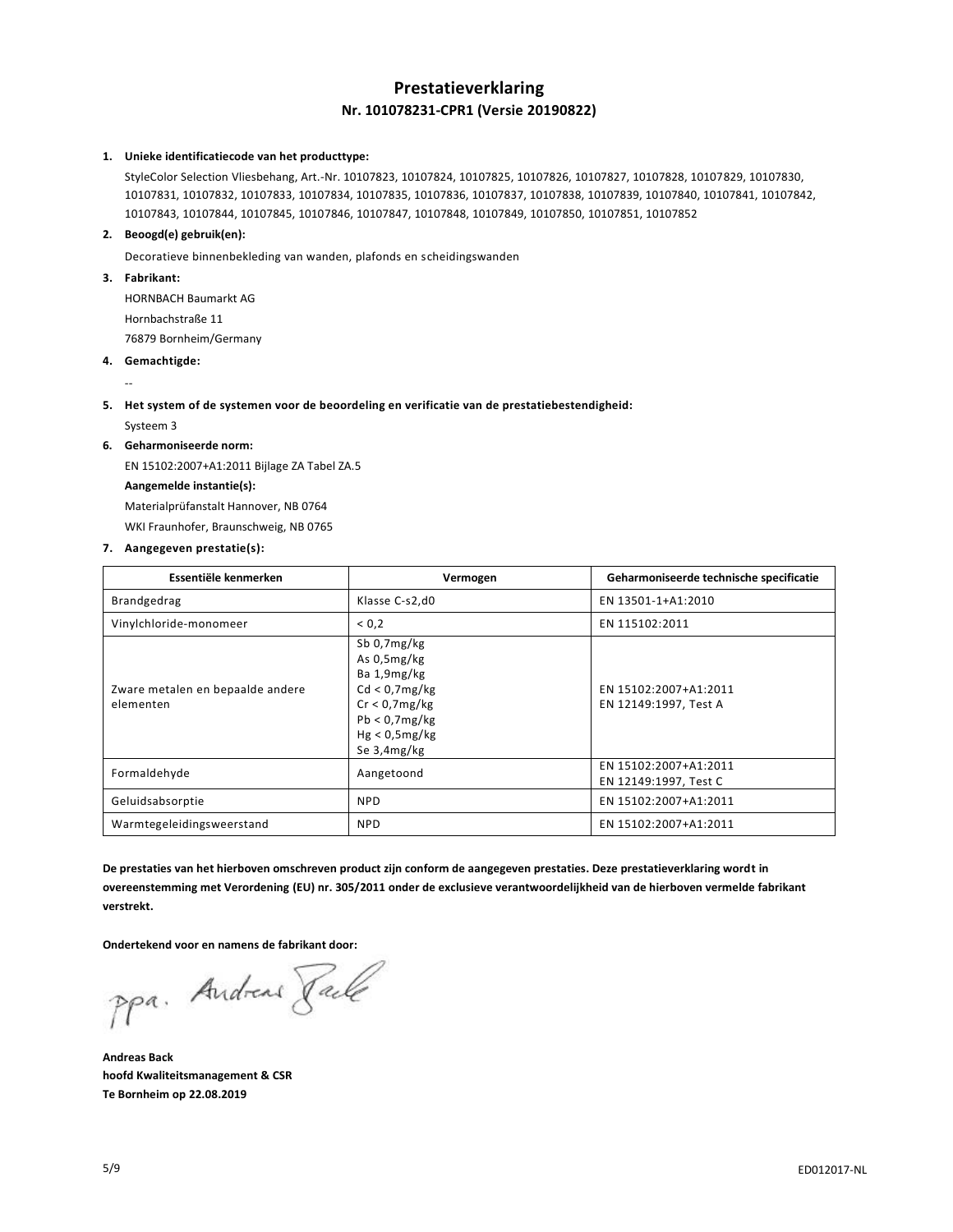# **Prestandadeklaration Nr 101078231-CPR1 (Version 20190822)**

### **1. Produkttypens unika identifikationskod:**

StyleColor Selection Non-Woven Tapeter, Art.-Nr. 10107823, 10107824, 10107825, 10107826, 10107827, 10107828, 10107829, 10107830, 10107831, 10107832, 10107833, 10107834, 10107835, 10107836, 10107837, 10107838, 10107839, 10107840, 10107841, 10107842, 10107843, 10107844, 10107845, 10107846, 10107847, 10107848, 10107849, 10107850, 10107851, 10107852

## **2. Avsedd användning/avsedda användningar:**

Dekorativ inomhusbeklädnad på väggar, tak och skiljeväggar

**3. Tillverkare:**

HORNBACH Baumarkt AG Hornbachstraße 11

76879 Bornheim/Germany

# **4. Tillverkarens representant:**

## **5. System för bedömning och fortlöpande kontroll av prestanda:**

System 3

--

# **6. Harmoniserad standard:**

EN 15102:2007+A1:2011 Bilaga ZA Tabell ZA.5 **Anmält/anmälda organ:** Materialprüfanstalt Hannover, NB 0764 WKI Fraunhofer, Braunschweig, NB 0765

## **7. Angiven prestanda:**

| Väsentliga kännetecken               | Prestanda                                                                                                                    | Harmoniserad teknisk specifikation             |
|--------------------------------------|------------------------------------------------------------------------------------------------------------------------------|------------------------------------------------|
| Förhållningssätt vid brand           | Klass C-s2,d0                                                                                                                | EN 13501-1+A1:2010                             |
| Vinylklorid-monomer                  | 0,2                                                                                                                          | EN 115102:2011                                 |
| Tungmetaller och vissa andra element | Sb 0,7mg/kg<br>As 0,5mg/kg<br>Ba 1,9mg/kg<br>Cd < 0.7mg/kg<br>Cr < 0.7mg/kg<br>Pb < 0.7mg/kg<br>Hg < 0.5mg/kg<br>Se 3,4mg/kg | EN 15102:2007+A1:2011<br>EN 12149:1997, Test A |
| Formaldehyd                          | Godkänd                                                                                                                      | EN 15102:2007+A1:2011<br>EN 12149:1997, Test C |
| Ljudabsorption                       | <b>NPD</b>                                                                                                                   | EN 15102:2007+A1:2011                          |
| Värmeisolans                         | <b>NPD</b>                                                                                                                   | EN 15102:2007+A1:2011                          |

**Prestandan för ovanstående produkt överensstämmer med den angivna prestandan. Denna prestandadeklaration har utfärdats i enlighet med förordning (EU) nr 305/2011 på eget ansvar av den tillverkare som anges ovan.**

### **Undertecknad på tillverkarens vägnar av:**

ppa. Andreas Rache

**Andreas Back ledare för kvalitetsmanagement & CSR Bornheim den 22.08.2019**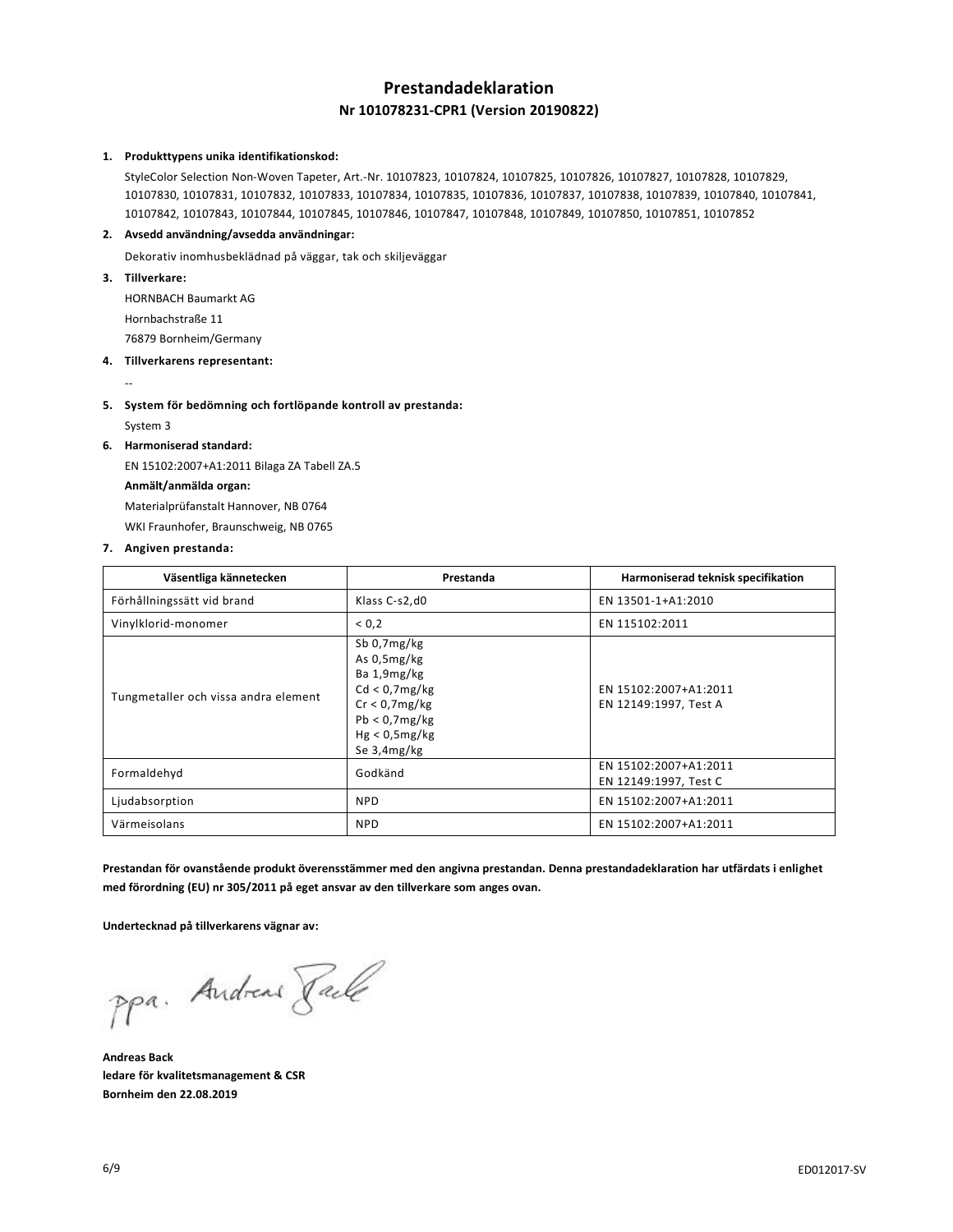# **Prohlášení o Vlastnostech č. 101078231-CPR1 (Verze 20190822)**

#### **1. Jedinečný identifikační kód typu výrobku:**

StyleColor Selection Vliesová Tapeta, Art.-Nr. 10107823, 10107824, 10107825, 10107826, 10107827, 10107828, 10107829, 10107830, 10107831, 10107832, 10107833, 10107834, 10107835, 10107836, 10107837, 10107838, 10107839, 10107840, 10107841, 10107842, 10107843, 10107844, 10107845, 10107846, 10107847, 10107848, 10107849, 10107850, 10107851, 10107852

## **2. Zamýšlené/zamýšlená použití:**

Dekorativní vnitřní obložení stěn, stropů a příček

**3. Výrobce:**

--

HORNBACH Baumarkt AG Hornbachstraße 11

76879 Bornheim/Germany

**4. Zplnomocněný zástupce:**

## **5. Systém/systémy POSV:**

Systém 3

## **6. Harmonizovaná norma:**

EN 15102:2007+A1:2011 Příloha ZA Tabulka ZA.5 **Oznámený subjekt/oznámené subjekty:** Materialprüfanstalt Hannover, NB 0764 WKI Fraunhofer, Braunschweig, NB 0765

## **7. Deklarovaná vlastnost/Deklarované vlastnosti:**

| Podstatné vlastnosti           | Výkon                                                                                                                        | Harmonizovaná technická specifikace            |
|--------------------------------|------------------------------------------------------------------------------------------------------------------------------|------------------------------------------------|
| Požární vlastnosti             | Třída C-s2,d0                                                                                                                | EN 13501-1+A1:2010                             |
| Vinylchlorid monomer           | < 0.2                                                                                                                        | EN 115102:2011                                 |
| Těžké kovy a určité jiné prvky | Sb 0,7mg/kg<br>As 0,5mg/kg<br>Ba 1,9mg/kg<br>Cd < 0.7mg/kg<br>Cr < 0.7mg/kg<br>Pb < 0.7mg/kg<br>Hg < 0.5mg/kg<br>Se 3,4mg/kg | EN 15102:2007+A1:2011<br>EN 12149:1997, Test A |
| Formaldehyd                    | Zkouška úspěšná                                                                                                              | EN 15102:2007+A1:2011<br>EN 12149:1997, Test C |
| Zvuková pohltivost             | <b>NPD</b>                                                                                                                   | EN 15102:2007+A1:2011                          |
| Tepelný odpor                  | <b>NPD</b>                                                                                                                   | EN 15102:2007+A1:2011                          |

**Vlastnosti výše uvedeného výrobku jsou ve shodě se souborem deklarovaných vlastností. Toto prohlášení o vlastnostech se v souladu s nařízením (EU) č. 305/2011 vydává na výhradní odpovědnost výrobce uvedeného výše.**

### **Podepsáno za výrobce a jeho jménem:**

ppa. Andreas Rache

**Andreas Back vedoucí oddělení kvality & CSR V Bornheim dne 22.08.2019**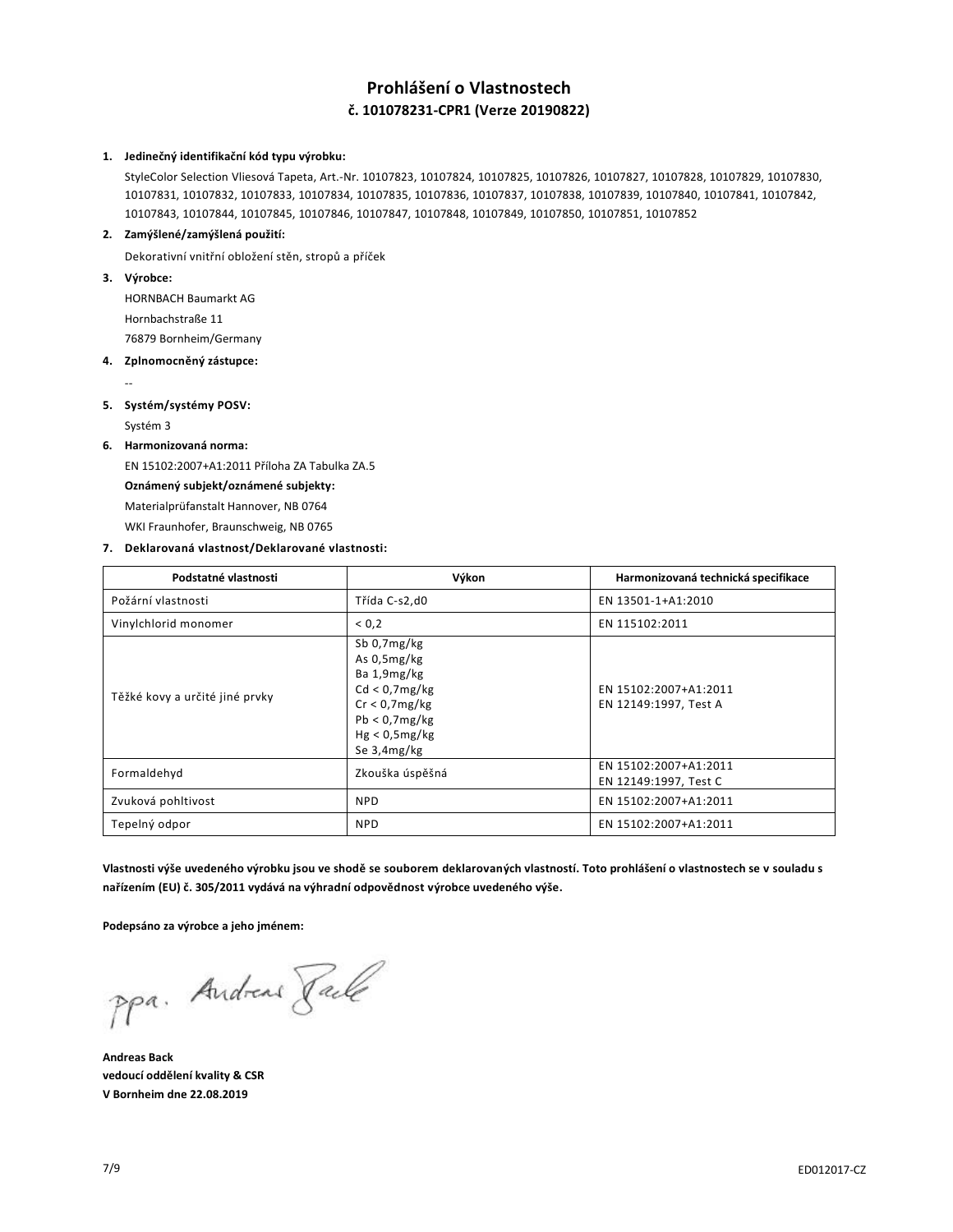# **Vyhlásenie o Parametroch č. 101078231-CPR1 (Verzia 20190822)**

#### **1. Jedinečný identifikačný kód typu výrobku:**

StyleColor Selection Vliesová Tapeta, Art.-Nr. 10107823, 10107824, 10107825, 10107826, 10107827, 10107828, 10107829, 10107830, 10107831, 10107832, 10107833, 10107834, 10107835, 10107836, 10107837, 10107838, 10107839, 10107840, 10107841, 10107842, 10107843, 10107844, 10107845, 10107846, 10107847, 10107848, 10107849, 10107850, 10107851, 10107852

### **2. Zamýšľané použitie/použitia:**

Dekoračné vnútorné obloženie stien, stropov a deliacich priečok

**3. Výrobca:**

HORNBACH Baumarkt AG Hornbachstraße 11 76879 Bornheim/Germany

- **4. Splnomocnený zástupca:**
- **5. Systém(-y) posudzovania a overovania nemennosti parametrov:**
	- Systém 3

--

## **6. Harmonizovaná norma:**

EN 15102:2007+A1:2011 Príloha ZA Tabuľka ZA.5 **Notifikovaný(-é) subjekt(-y):** Materialprüfanstalt Hannover, NB 0764 WKI Fraunhofer, Braunschweig, NB 0765

### **7. Deklarované parametre:**

| Podstatné znaky               | Výkon                                                                                                                        | Harmonizované technické špecifikácie           |
|-------------------------------|------------------------------------------------------------------------------------------------------------------------------|------------------------------------------------|
| Správanie sa pri požiari      | Trieda C-s2,d0                                                                                                               | EN 13501-1+A1:2010                             |
| Vinylchlorid monomér          | ${}_{0.2}$                                                                                                                   | EN 115102:2011                                 |
| Ťažké kovy a určité iné prvky | Sb 0,7mg/kg<br>As 0,5mg/kg<br>Ba 1,9mg/kg<br>Cd < 0.7mg/kg<br>Cr < 0.7mg/kg<br>Pb < 0.7mg/kg<br>Hg < 0.5mg/kg<br>Se 3,4mg/kg | EN 15102:2007+A1:2011<br>EN 12149:1997, Test A |
| Formaldehyd                   | V poriadku                                                                                                                   | EN 15102:2007+A1:2011<br>EN 12149:1997, Test C |
| Absorpcia hluku               | <b>NPD</b>                                                                                                                   | EN 15102:2007+A1:2011                          |
| Odpor priechodu tepla         | <b>NPD</b>                                                                                                                   | EN 15102:2007+A1:2011                          |

**Uvedené parametre výrobku sú v zhode so súborom deklarovaných parametrov. Toto vyhlásenie o parametroch sa v súlade s nariadením (EU) č. 305/2011 vydáva na výhradnú zodpovednosť uvedeného výrobcu.**

#### **Podpísal(-a) za a v mene výrobcu:**

ppa. Andreas Rache

**Andreas Back vedúci manažmentu kvality & CSR V Bornheim dňa 22.08.2019**